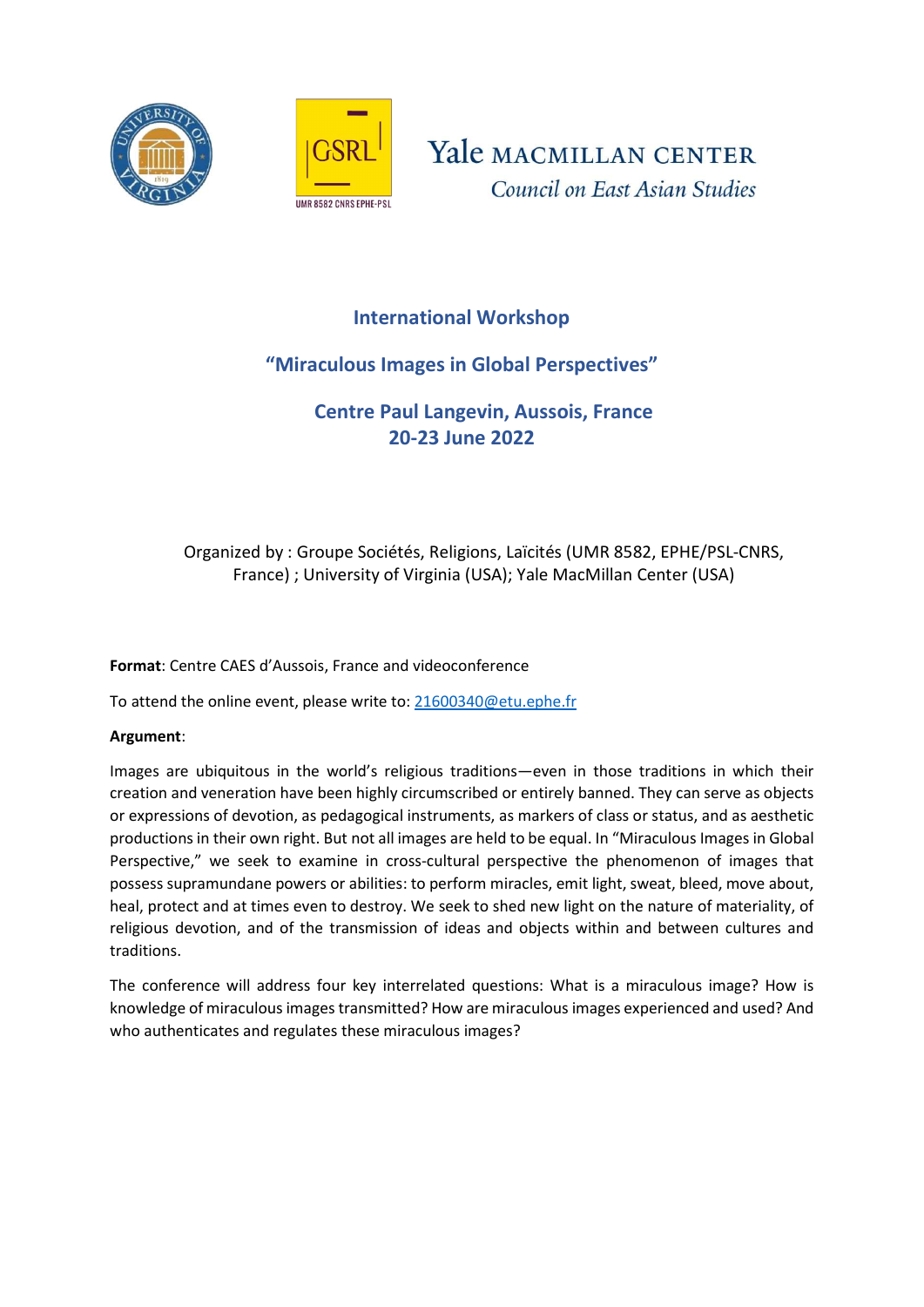## Tuesday 21 June

#### 9:15: OPENING

#### Panel 1 - 9:30-11:50 PM

Chair/Discussant: Isabelle Charleux

#### 9:30-10:40 Panel 1a – Categories, Conceptualizations, Ontologies

Megan Holmes (University of Michigan), "The 'Miraculous Image' Across Cultures"

Laurel Kendall (American Museum of Natural History/Columbia University) and Ni Wayan Pasek Ariati (School for International Training program for Indonesia), "Miraculous or Ordinarily Agentive? A Balinese Temple Mask"

Discussion

#### 10 min. pause

#### 10:50-11:50 Panel 1b – Identity, Authenticity, Authority

Nicolas Balzamo (University of Neuchâtel, Switzerland), "Locus et Imago: Some Thoughts on the Relationship Between Miraculous Images and the Place of Their Veneration (Western Europe, 11th-17th centuries)"

Dorothy Wong (University of Virginia), "First Images of the Buddha: the Case of Udayana Buddha Statues"

Discussion

#### 12h15: Lunch

#### Panel 2 - 1:30-3:50 PM

Chair/Discussant: Dorothy Wong

#### 1:30-2:40 Panel 2a –Witness and Tale

Isabelle Charleux (CNRS/GSRL), "The Power of Place: Miraculous Statues and Apparitions at a Buddhist Pilgrimage Site – Wutai Shan in China"

Amy Ogden (University of Virginia), "Smashing Idols and Abusing Icons in Old French Miracle Narratives"

Discussion

#### 10 min. pause

#### 2:50-3:50 Panel 2b – Portrait Likeness and Cult

Julia K. Murray (University of Wisconsin), "Miraculous Portraits of Confucius"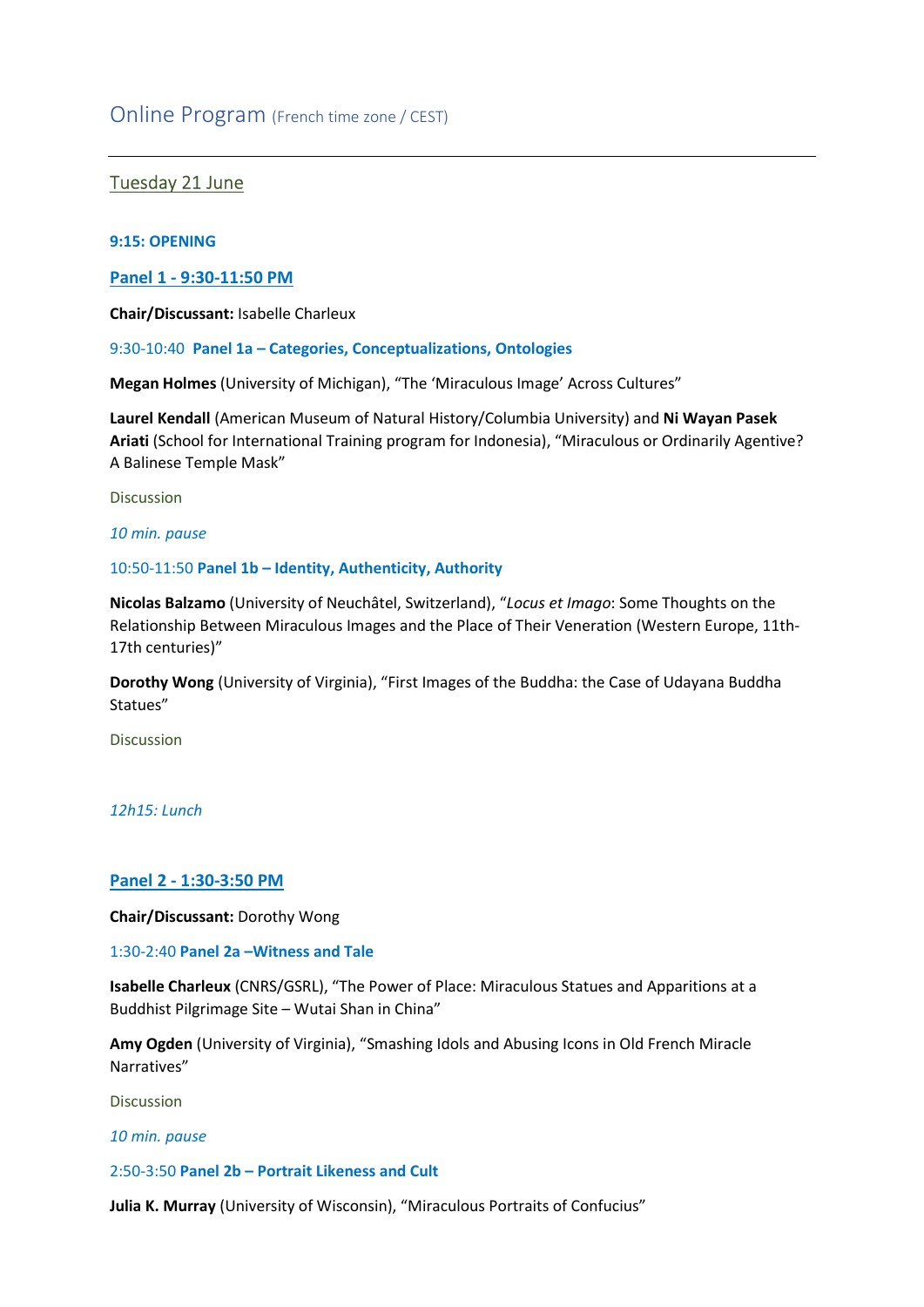Cantaura La Cruz (EPHE/GSRL), "From Penicillin to Ointment of Dr. José Gregorio Hernandez. Miraculous Images of the Saint under Construction in Contemporary Venezuela"

Discussion

3:50-4:15 Coffee break

#### Panel 3 - 4:15-5:25 PM – Materiality, Animacy, Activation

Chair/Discussant: Megan Holmes

Samuel C. Morse (Amherst College), "'Living' Images of Amida in the Late Kamakura Period"

Murad Khan Mumtaz (Williams College), "Beseeching the Friends of God: Tipu Sultan's Album of Saints"

Discussion

Day 1 Conclusion (15 min.)

## Wednesday 22 June

#### Panel 4 - 9:30-11:50 PM

Chair/Discussant: Julia Murray

9:30-10:40 Panel 4a – Power of Place and Pilgrimage

Janice Leoshko (UT Austin), "The Power of Place in Defining the Miraculous: The Case of Vajrāsana in India"

Charlotte Lamotte (Centre d'Anthropologie Sociale, Université de Toulouse 2 Jean Jaurès), "Images and Objects of Worship in a Japanese Pilgrimage Town: The 'New Shikoku' of Sasaguri, Fukuoka, Japan"

Discussion

10 min. pause

#### 10:50-11:50 Panel 4b – Political Entanglements

Youn-mi Kim (Ewha Womans University Seoul), "Should We Punish Sweating Buddhas? Discourses Surrounding the Miraculous Statues in Chosŏn Korea"

Justin Greenlee (Kenyon College), "The Reliquary Head of Saint Andrew and the Preservation of the Morea"

Discussion

#### 12h15: Lunch